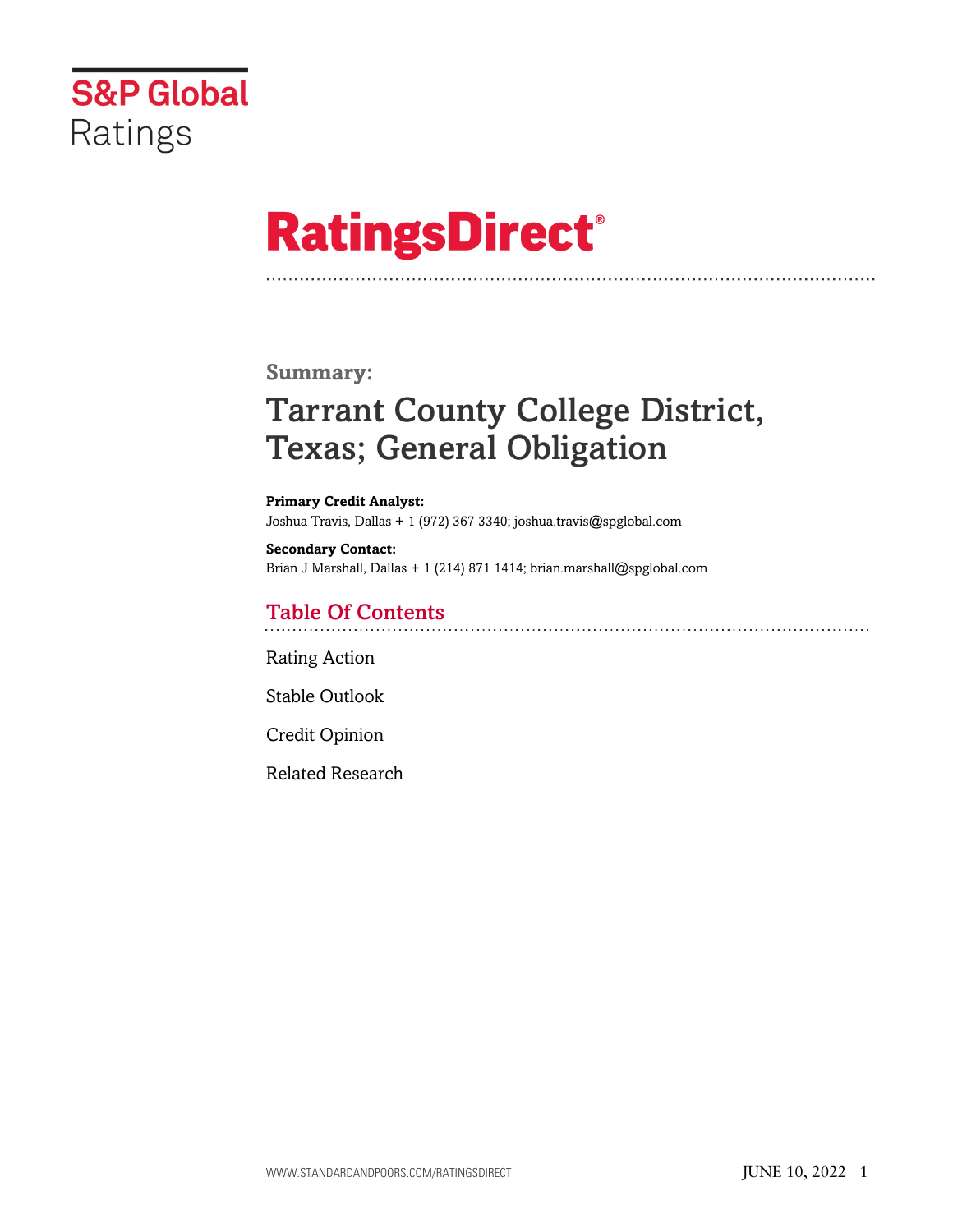# **Summary:**

# Tarrant County College District, Texas; General **Obligation**

| <b>Credit Profile</b>                                          |            |          |
|----------------------------------------------------------------|------------|----------|
| US\$352.615 mil GO bnds ser 2022 dtd 07/01/2022 due 08/15/2042 |            |          |
| Long Term Rating                                               | AAA/Stable | New      |
| Tarrant Cnty Coll Dist GO bnds ser 2020 due 07/01/2040         |            |          |
| Long Term Rating                                               | AAA/Stable | Affirmed |

# <span id="page-1-0"></span>Rating Action

S&P Global Ratings assigned its 'AAA' long-term rating to the Tarrant County College District (TCCD), Texas' approximately \$352 million series 2022 general obligation (GO) bonds. At the same time, S&P Global Ratings affirmed its 'AAA' rating on the district's GO bonds outstanding. The outlook is stable. Following this issuance, total GO-supported long-term debt will be approximately \$608 million.

The bonds are payable from an ad valorem tax levied on all taxable property within the system's taxing boundaries, within the limits prescribed by law. The system's tax rate is capped at 70 cents per \$100 of assessed value (AV), with no more than 50 cents allowed for debt service and the remaining 20 cents for operations. We view the limited-tax GO debt pledge to be on par with the district's general creditworthiness because there is no significant limitation on resource fungibility available to the district. The district's total tax rate is currently only 13 cents, with 12 cents allocated for maintenance and operations and 1 cent for debt service. Officials will use the bond proceeds to make capital improvements to existing campuses across the district.

Tarrant County College System's GO bonds are eligible to be rated above the sovereign because we believe the system can maintain better credit characteristics than the U.S. in a stress scenario. Under our "Ratings Above The Sovereign: Corporate And Government Ratings—Methodology And Assumptions" criteria, published Nov. 19, 2013, U.S. local governments are considered to have moderate sensitivity to country risk. The system's GO pledge is the primary source of security on the debt; this severely limits the possibility of negative sovereign intervention in the payment of the debt or in the operations of the system. The institutional framework in the U.S. is predictable for local governments, allowing them significant autonomy, independent treasury management, and no history of government intervention.

#### Credit overview

With a population of more than 2 million, the college serves a diverse student base with expansive course offerings. While the college has seen double-digit declines in student enrollment over the past two years, largely attributable to the COVID-19 pandemic, officials report that early indications are that fall enrollment for 2022 could recover to pre-pandemic levels. Given the limited dependence on tuition revenues, the college maintained positive operating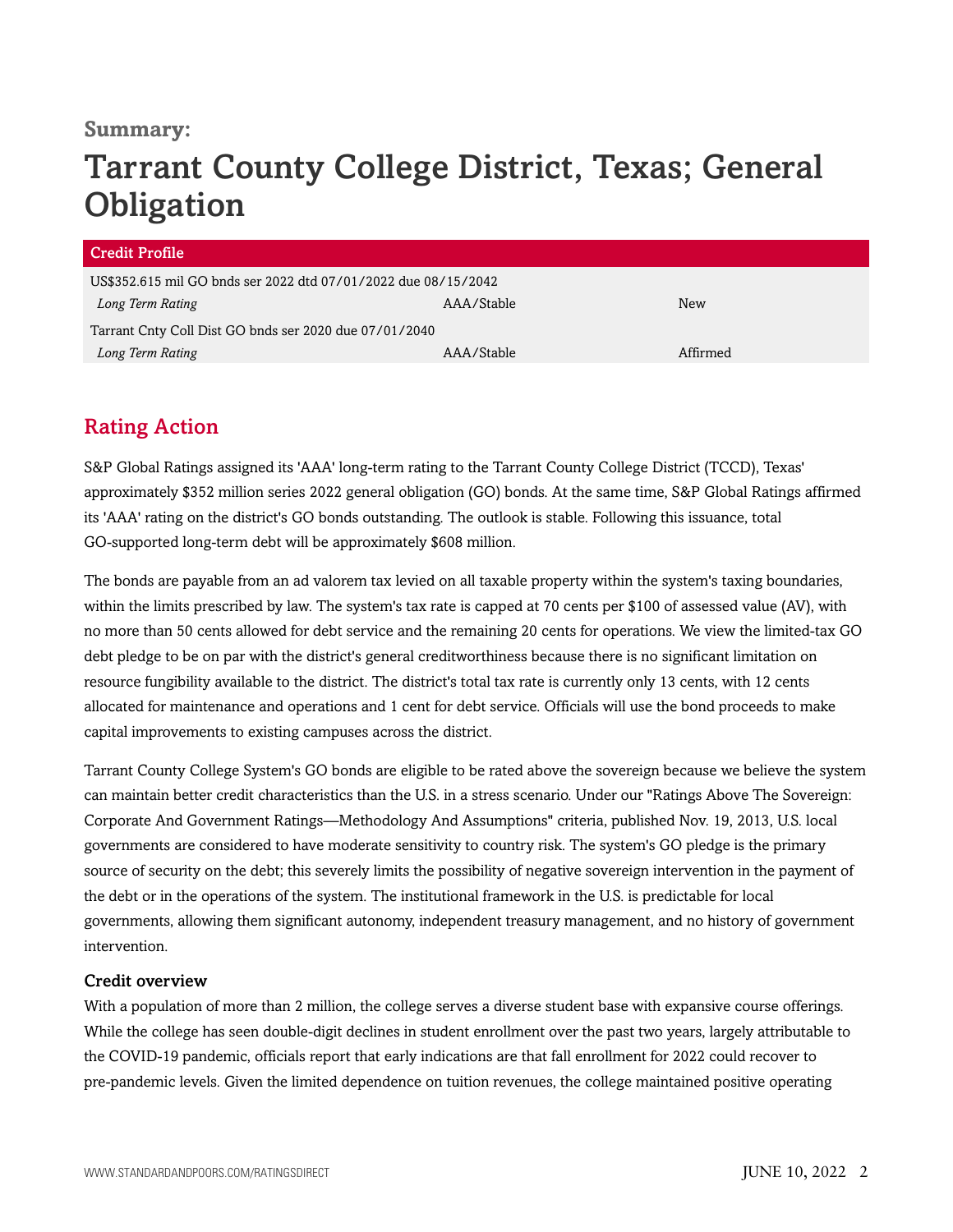results, sustaining an exceptionally strong financial profile despite the pandemic's influence on enrollment. This has partially been attributable to growing tax revenues as well as sizable federal stimulus funds. While the district's debt burden is somewhat elevated, and poised to increase further with additional issuance planned under the existing 2019 bond authorization, we believe that debt costs will remain manageable. Given this, we expect overall rating stability throughout our outlook horizon.

The 'AAA' rating further reflects the district's:

- Participation in the Dallas-Fort Worth-Arlington metropolitan statistical area's (MSA) deep and diverse economy;
- Good revenue diversity, with most revenues tied to property taxes, tuition and fees, and state appropriations;
- Solid financial flexibility from substantial operating-tax-rate capacity, competitive tuition rates, and a healthy, growing tax base; and
- Good management, with likely sustainable financial practices and practices under our Financial Management Assessment (FMA) methodology.

We believe these strengths are partially offset by the district's moderate-to-high overall debt burden and slower-than-average amortization.

#### Environmental, social, and governance

We view the risks posed by COVID-19 to public health and safety as a social risk under our environmental, social, and governance factors. Like peers, the district faces elevated social risks because of the uncertainty of the duration of the pandemic and its potential effects on instructional modes and enrollment even with a ramp-up in vaccinations across the U.S. Despite the elevated social risk, we believe the district's environmental and governance risks as being neutral considerations in our credit rating analysis.

### <span id="page-2-0"></span>Stable Outlook

#### Downside scenario

We could lower the rating should the college experience substantial economic or financial deterioration, leading to a significant or sustained decline in reserves or liquidity. Substantial debt issuances, such that it reduces the college's financial flexibility, could also result in a negative rating action.

# <span id="page-2-1"></span>Credit Opinion

#### Sustained tax base and population growth, driven by regional importance of Dallas-Fort Worth MSA

Tarrant County College System, serving more than 2 million residents, is coterminous with Tarrant County--the state's third-most-populous county. The district's six campus (five physical and a virtual campus) are strategically positioned throughout the county to serve one of the fastest-growing regions in the state, with healthy tax base expansion due largely to access to and participation in the rapidly growing Dallas-Fort Worth-Arlington MSA economy, which we consider to be broad and diverse. The county's employment base includes corporate operations, life science, logistics, entertainment, health care, manufacturing, and natural gas. Tarrant County is also home to higher education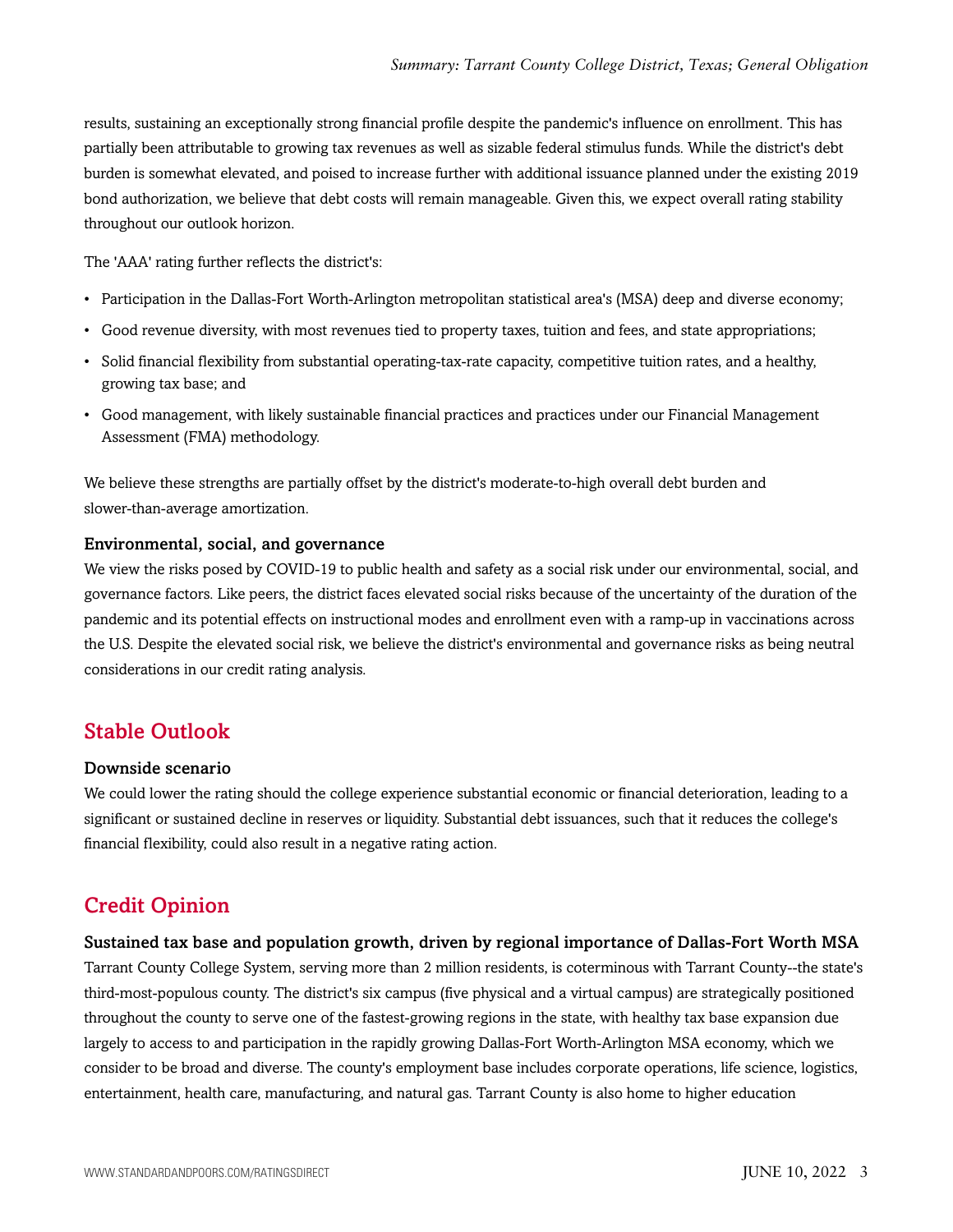institutions, which, according to management, maintain a solid educational partnership with TCCD. While the college experienced steady enrollment trends prior to the pandemic, fall headcount enrollment declined in each of the past three years. Fall 2021 enrollment of 40,562 reflects approximately a 20% decline compared with fall 2018 enrollment, which officials largely attribute to the pandemic. However, early indications are that fall 2022 enrollment should show a positive trend to near pre-pandemic levels, based on students already enrolled for fall compared to the same period last year. While considerable uncertainty related to the ongoing pandemic exists, we believe that the college's enrollment will rebound in the near term and population trends and added programs should result in longer-term growth.

While the pandemic negatively influenced the college's enrollment (and tuition revenues), the system's already large property tax base continued to grow rapidly. Taxable AV more than doubled over the past ten years, aided by more than double-digit growth in three of the past four years. Fiscal 2022 AV reached \$253 billion, with preliminary valuations for 2023 expected to continue the trend of double-digit increases. With substantial development underway in the residential, commercial, and industrial sectors, officials conservatively indicate that AV growth will continue for the medium term, although the college's forecast assumes only 3% growth in out-years. We believe the growth will likely outpace these estimates in the future.

Despite the pandemic's adverse impact on enrollment, strong operational surpluses were sustained The system's financial performance has historically been solid, in our view, and the strong performance has accelerated, largely aided by federal stimulus over the past few years. The district reported surpluses in each of the past five years. We believe that the surpluses are primarily supported by the college's demonstrated history of conservative budgeting, and we do not expect this trend will deviate over the next several years.

Financially, the system benefits from a diverse and substantial revenue base, with a history of generating what we consider healthy operating surpluses on a full-accrual basis. Full-accrual surpluses have accelerated the past two years, amounting to \$55.9 million (12.7% operating surplus) and \$74.7 million (16.7% operating surplus) for fiscal years 2020 and 2021, respectively. While the college's budget is balanced for fiscal 2022, we expect it will once again outperform its budget. Based on conversations with management, despite a nearly 13% drop in fall enrollment figures, the budget is trending favorably year-to-date. This is partially due to Higher Education Emergency Relief Funds (HEERF) that have offset tuition-related losses as well as supplementing the college's operating expenses. Combining these federal funds with salary and expense savings, the college is forecasting a full-accrual surplus again in fiscal 2022, although it will likely come in lower than the outsized surplus realized in 2021.

Fiscal 2021 major revenue sources consisted of property taxes (about 53%), state aid (16%), and gross tuition revenue (5%). We note that tuition revenue is down compared with previous years, due to the pandemic, but it is more than offset by federal grant revenue that accounted for 24% of revenues during the year. The fiscal year closed with \$235.3 million in unrestricted net assets (UNA), but after adjusting for the net pension liability (approximately \$71 million) and net OPEB liability (about \$162 million), including deferred outflows and inflows, we view the system's adjusted UNA at approximately \$427.5 million. This represents a very strong adjusted UNA-to-operations ratio of 106.7%, in our view. In addition, we view the system's liquidity as very strong, with year-end cash and short-term investments (net of unspent bond proceeds) of nearly \$380 million, equal to about 344 days' of total operating expenditures, excluding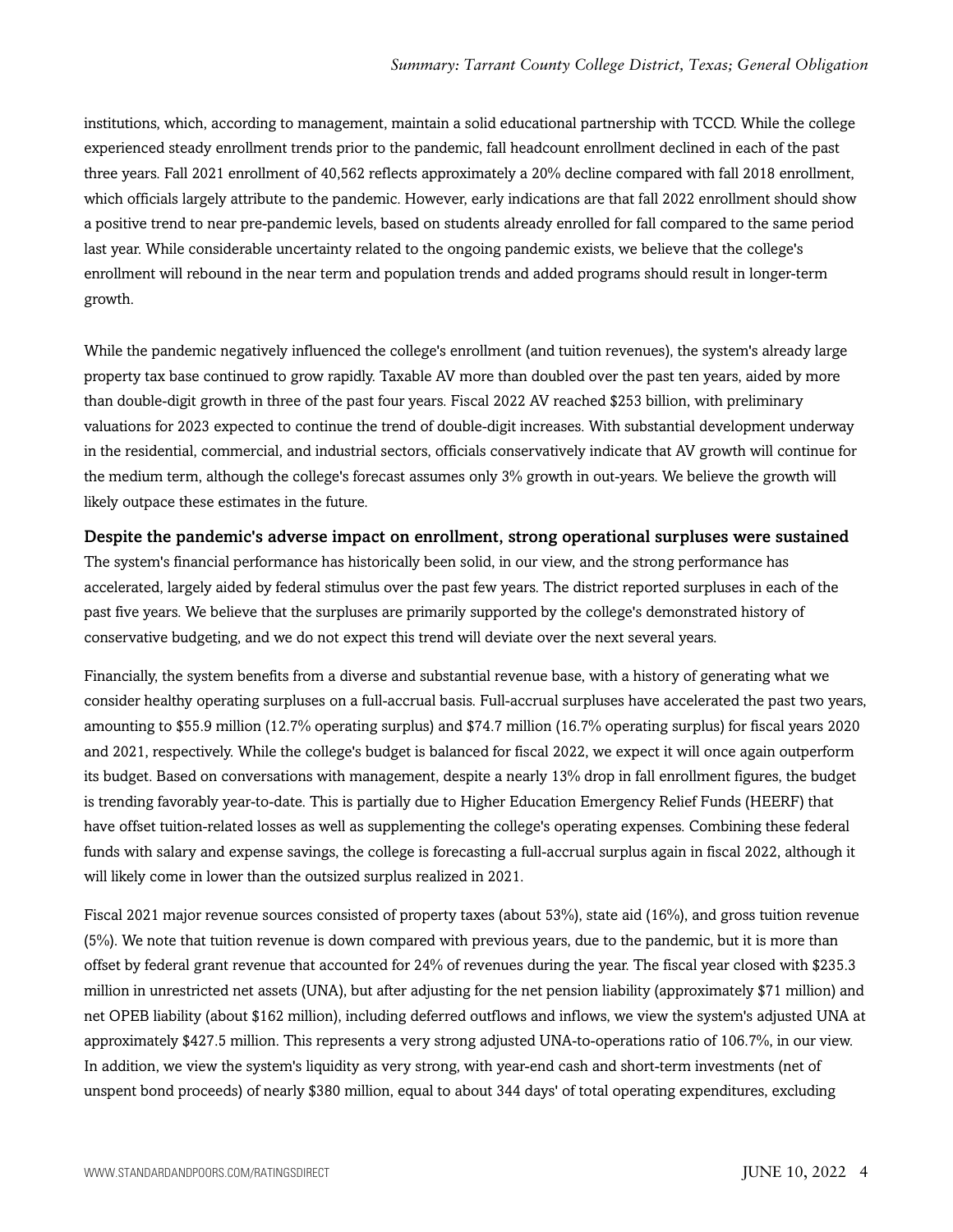depreciation. This is well above the board's formal target of maintaining 180 days' unrestricted liquidity. While the college will use approximately \$88 million in accumulated reserves (over a five-year period) to implement a new enterprise resource planning software, we don't expect this will materially affect the college's reserves or liquidity. While the college faces inflationary pressures, notably higher wage demands, we expect that the fiscal 2023 budget will be conservatively balanced, in line with previous budgets. Given these expectations, we don't anticipate that the colleges exceptionally strong financial profile will deteriorate.

#### Good financial management practices and policies

Key budgeting practices include management's use of three-to-five years of historical information to form its revenue and expenditure assumptions. In preparation of its annual budget, the system consults various outside sources, including appraisal districts to estimate AV growth and demographic information to calculate enrollment growth. The college district also reviews enrollment projections with local school districts, and it evaluates changes to student tuition and fees. In addition, TCCD incorporates adjustments to annual debt service, new facility funding (included as buildings that are completed/opened), state benefit increases, and new faculty and benefit increases. In addition, management meets with campus administrators to discuss capital, program, and personnel needs, as well as performance goals and incentives.

During each fiscal year, officials monitor budgetary performance regularly, delivering monthly budget-to-actual reports to the board of trustees. On an as-needed basis, management recommends budget amendments to address expenditure reclassifications and supplemental appropriations, which the board must approve. In addition, the district has a written investment policy with strong internal controls, and management provides a monthly summary to elected officials that details holdings and performance, as well as a more comprehensive quarterly performance report. Officials maintain a five-year financial model to provide insight into its operations related to new facilities and future conditions affecting the budget. The college also regularly updates its bond funded CIP, which identifies projects by department, costs, and funding sources. Officials report that a 10-year master plan is being developed and will be presented to the board for review later this year.

We note that, subsequent to our last review, the college adopted a formalized debt management policy and a reserve and liquidity policy. The debt policy provides written guidelines for various types of debt issuances allowed and maximum maturity and amortization of debt, while also prohibiting the use of interest-rate swaps and derivatives. The policy calls for the monitoring of several debt-affordability metrics, although there are no minimums specified. The unrestricted reserve and liquidity policy specifies a minimum unrestricted balance equal to six months of operations, with excess reserves available for one-time purposes.

#### Moderately elevated debt profile with plans for additional borrowing, although annual costs should remain manageable

The district's electorate authorized \$825 million in GO debt in 2019, and the series 2022 bonds represent the second tranche under this authorization. Following this issuance, the district will have approximately \$125 million in remaining authorization, which it expects to issue within the next three years. Pro forma overall net debt, including overlapping entities, is, in our view, high on a per capita basis at about \$5,531, but moderate on a market value basis at approximately 5.3%. Amortization is slower than average, with approximately 40% of principal retired during 10 years with level debt service through maturity.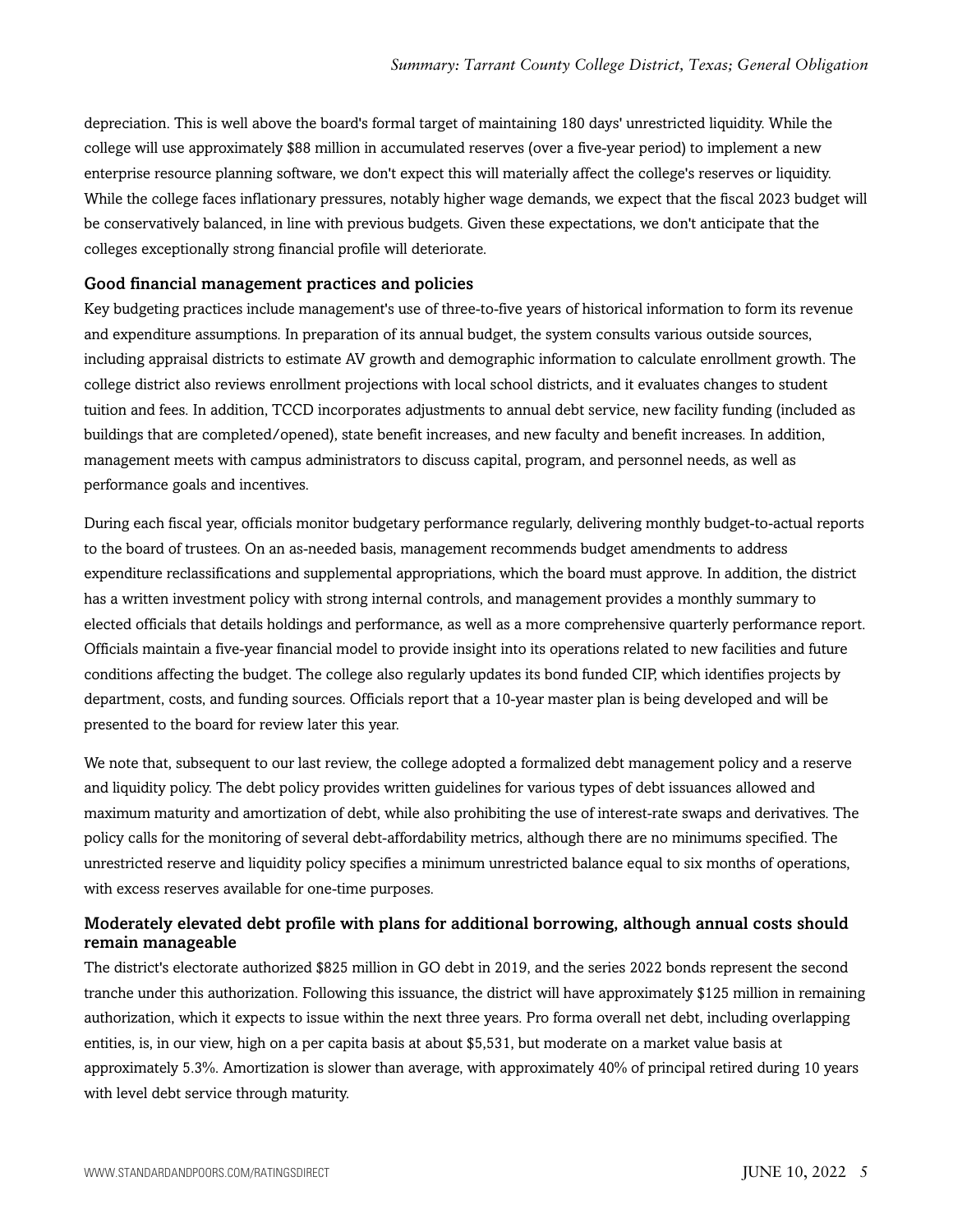The district participates in the Texas Teachers' Retirement System, which was 89% funded at Aug. 31, 2021. The district's proportionate share of the collective net pension liability equals about \$71.5 million. In fiscal 2021, the district paid its full required contribution of about \$4.9 million, or less than 1% of expenditures, toward its pension obligations.

Under a special-funding situation, the state contributes a sizable share of the employer's contribution and carries responsibility for the employer's proportionate share of the unfunded liability. Since the district makes statutory contributions typically lower than actuarially determined contributions (ADC), fiscal 2021 contributions were below minimal funding progress, but they exceeded our static funding metric. Furthermore, the plan's 30-year, level-dollar, open-amortization schedule will result in slow funding progress, even if actual contributions meet ADC, and we believe the 7.25% discount rate leads to contribution volatility.

Despite that, we do not view pension and OPEB liabilities as an immediate credit pressure, because required contributions currently account for a small portion of the district's budget. We do not expect this will increase significantly during the next few fiscal years.

# <span id="page-5-0"></span>Related Research

Through The ESG Lens 3.0: The Intersection Of ESG Credit Factors And U.S. Public Finance Credit Factors, March 2, 2022

Certain terms used in this report, particularly certain adjectives used to express our view on rating relevant factors, have specific meanings ascribed to them in our criteria, and should therefore be read in conjunction with such criteria. Please see Ratings Criteria at www.standardandpoors.com for further information. Complete ratings information is available to subscribers of RatingsDirect at www.capitaliq.com. All ratings affected by this rating action can be found on S&P Global Ratings' public website at www.standardandpoors.com. Use the Ratings search box located in the left column.